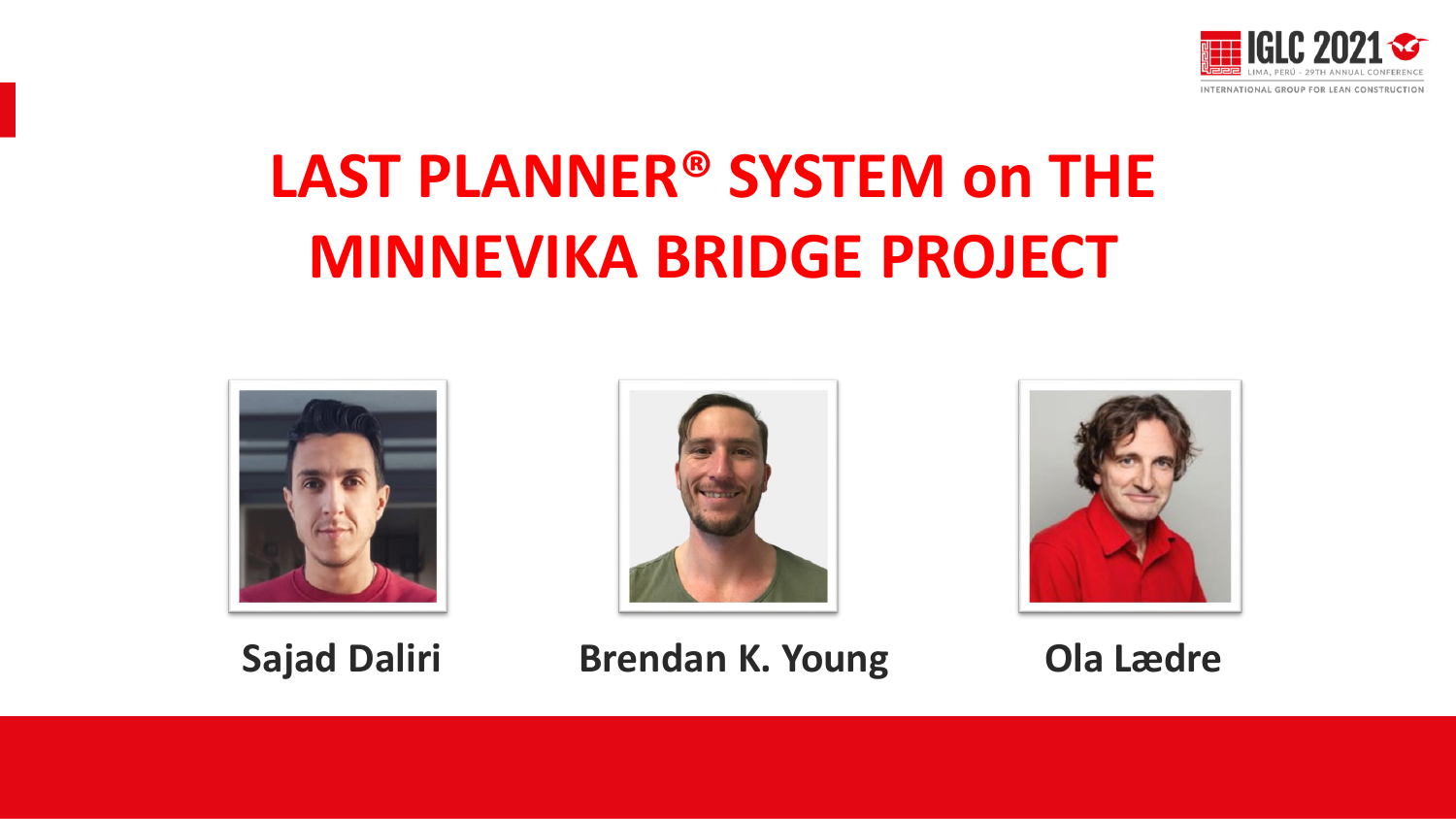

### **Research questions**

- 1. How is the Last Planner® System practiced on the Minnevika bridge project?
- 2. What are the strengths and weaknesses of the LPS process on the Minnevika bridge project?
- 3. How have the involved parties' attitudes towards challenges changed during the implementation of LPS?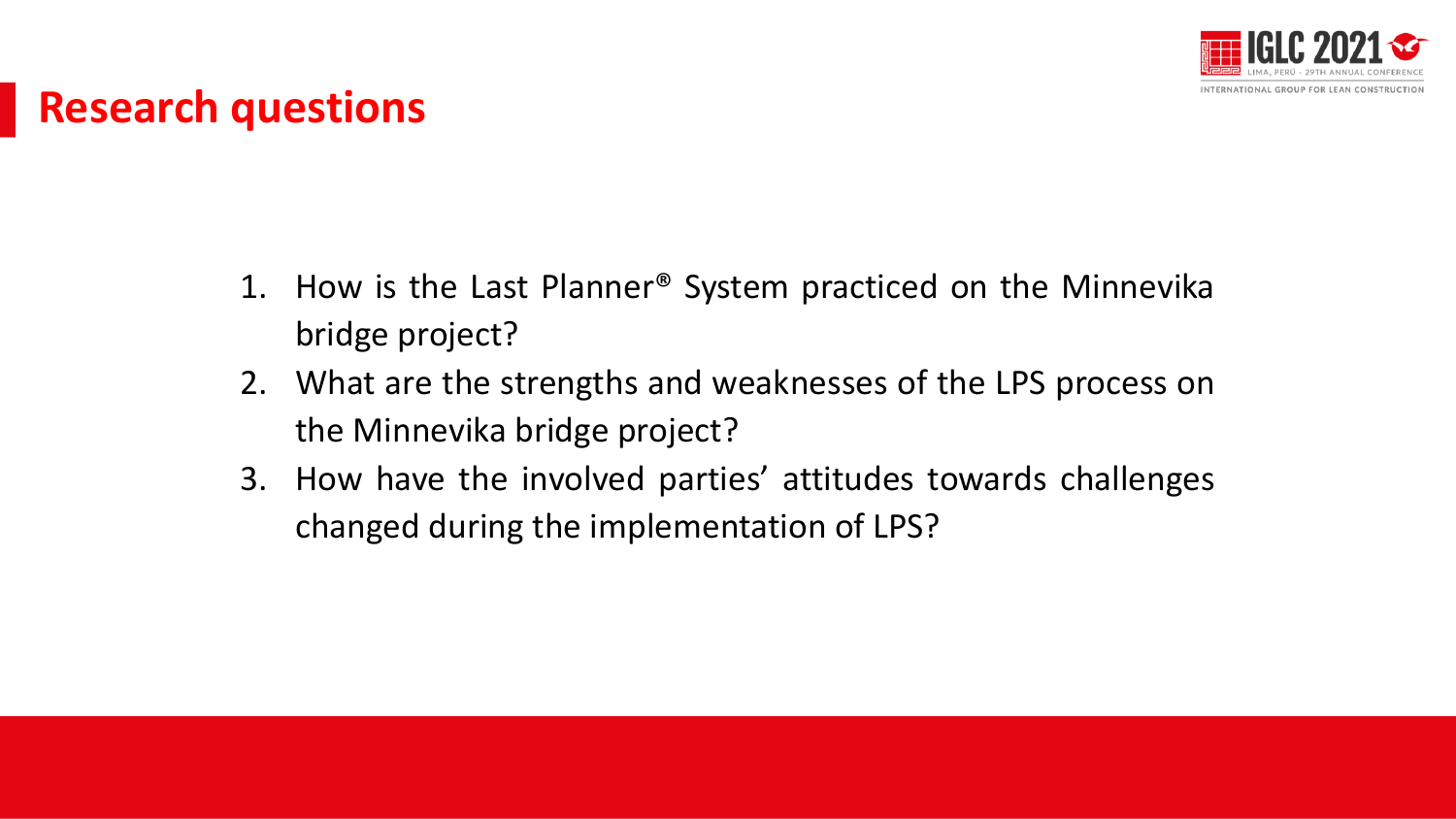

### **Research methods**

- Thematic literature review on LPS implementation, LPS stages and challenges
- Case study: The Minnevika bridge project
- Case- specific observations in weekly meeting (PEP)
- Semi-structured interviews
- Surveys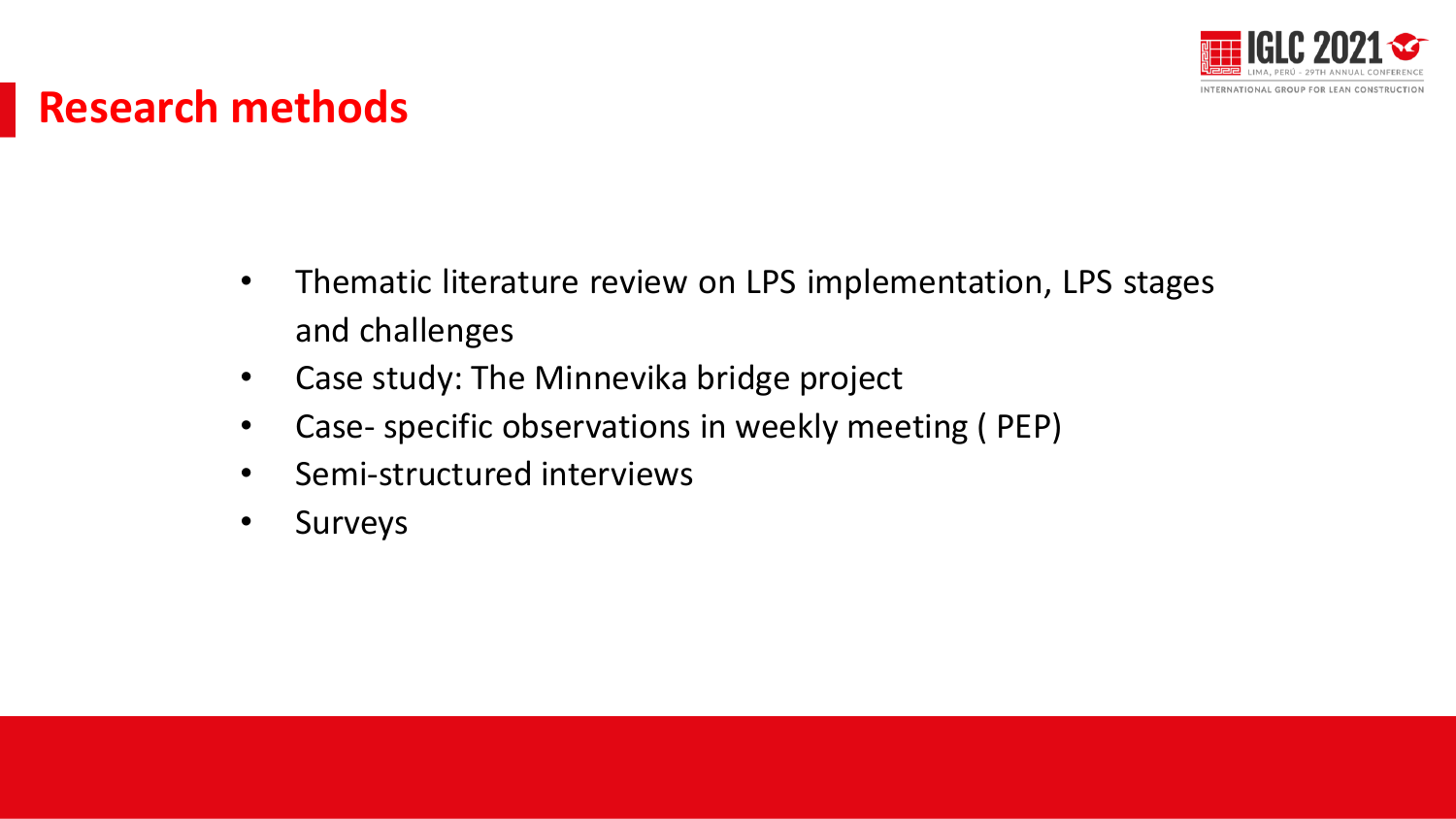

## **Minnevika Bridge Project**

- The Minnevika bridge project is one of the first infrastructure projects in Norway to implement LPS.
- The longest railway bridge in Norway
- The main contractor, PNC Norge AS, has implemented the LPS for the first time in their projects.



Figure 1. Minnevika Bridge Project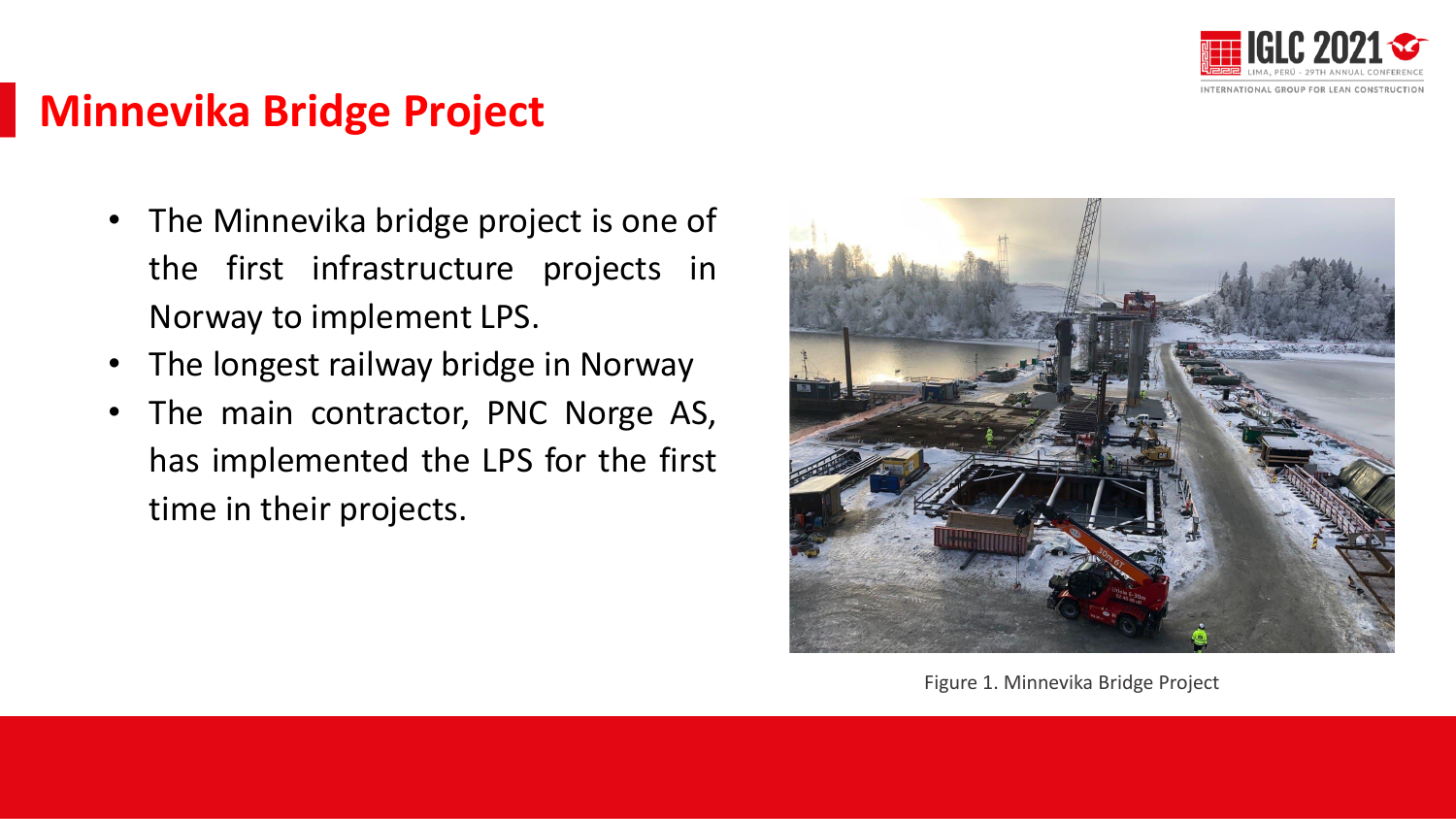

## **LPS process on the Minnevika Bridge Project**

- Milestone planning
- Pull planning
- Look-ahead planning
- Weekly work planning or Production Evaluation and Planning (PEP)
- Learning- Key Performance Indicators (KPI)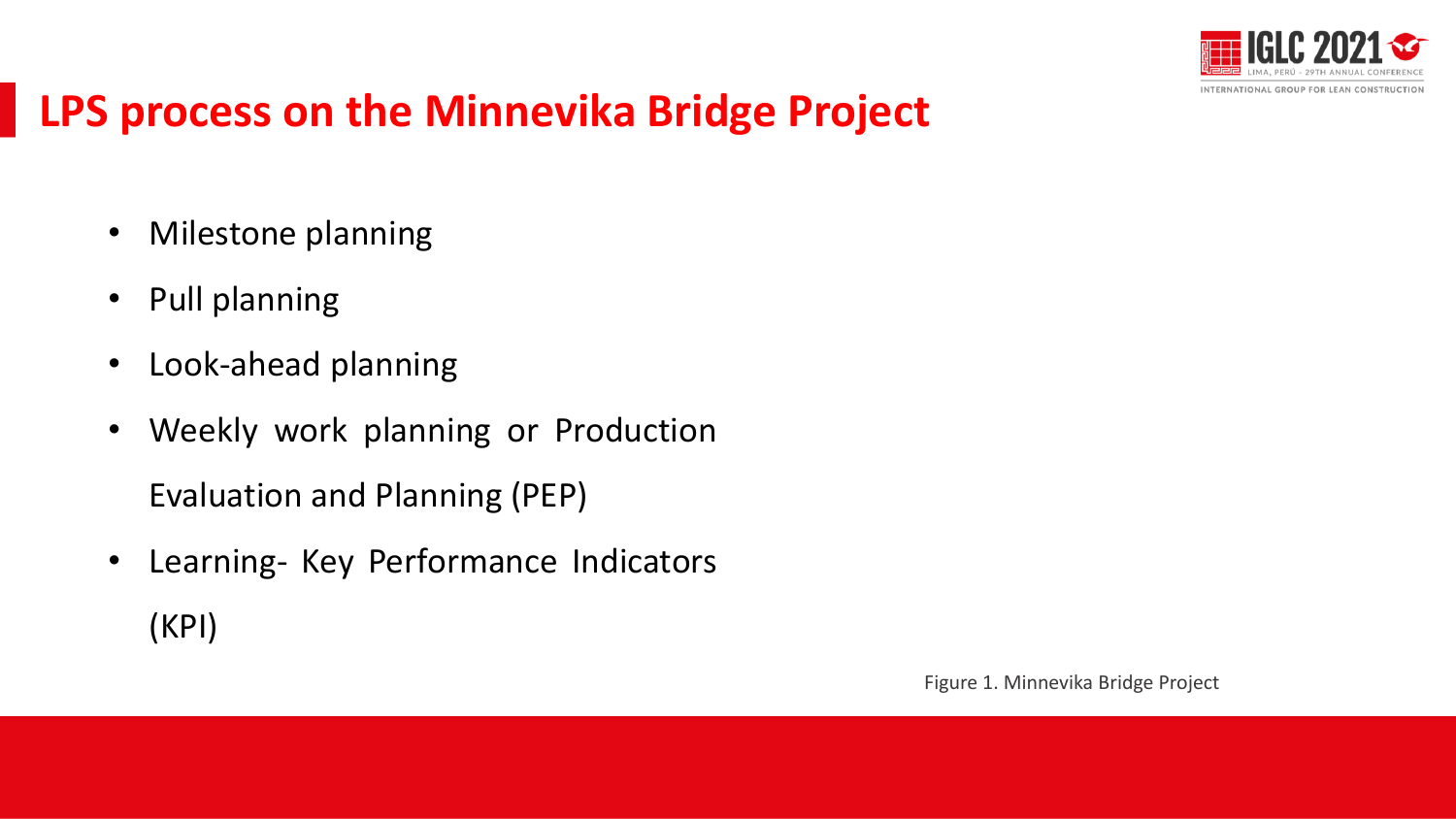

## **Findings and discuusion**

- Milestone gives a target plan on entire the project
- Milestone is a great tool to track the project progress for higher level management
- Presentación Presentación • Look-ahead planning helps visualize the process and improve understanding
- One meeting substitutes separate meetings with individual subcontractors
- Participation in planning motivates the foremen
- Participants with different perspectives provide input to appropriate solutions

### **Strengths Weaknesses**

- Look-ahead planning sometimes creates a short-term focus
- The meetings are time consuming
- Parts of the meetings were irrelevant to some participants
- re understanding  $\bullet$  Hard to attract the participants' attention to the KPI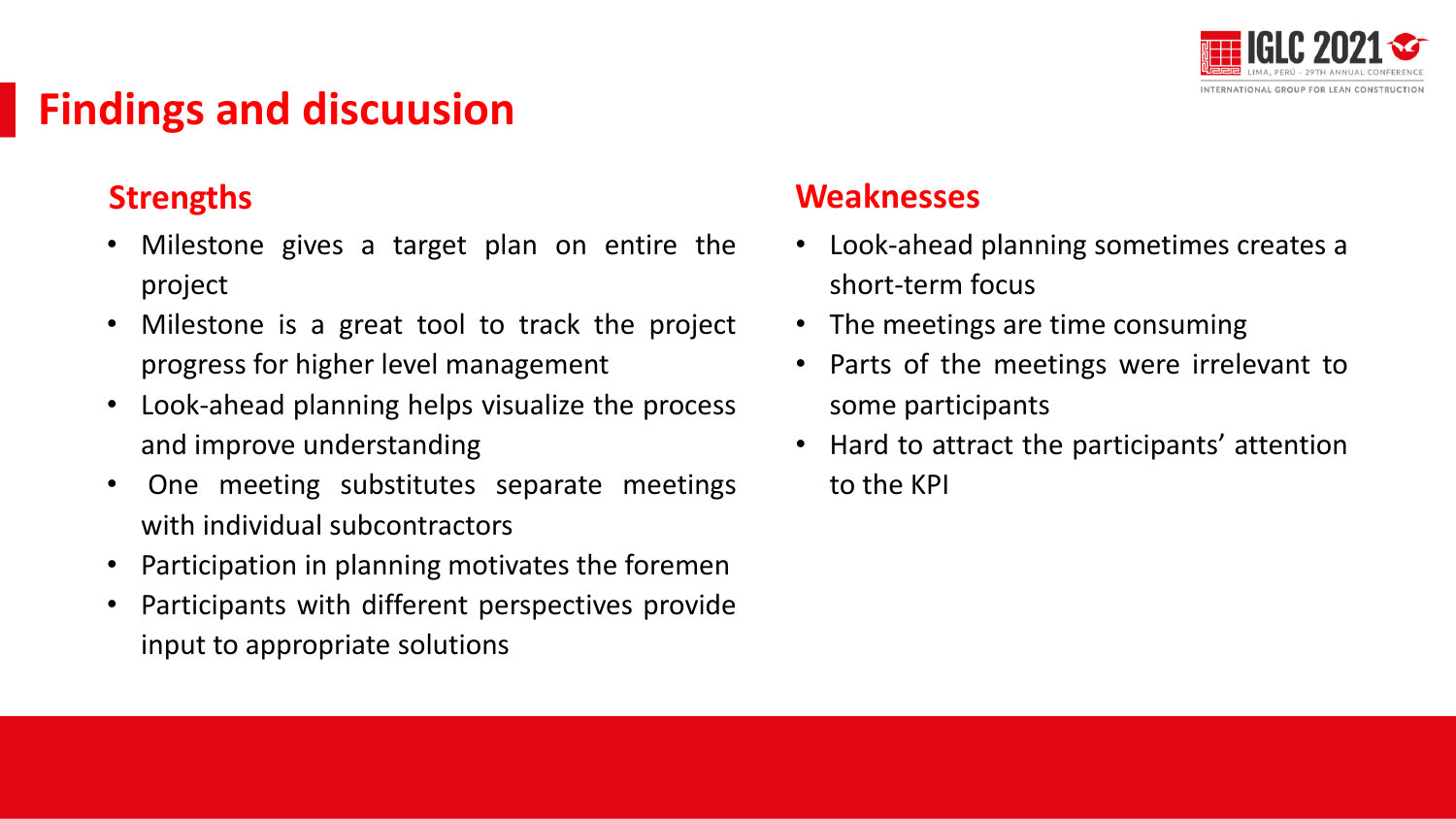

### **Attitude changed based on the results of two surveys**

- 1. Maintaining people's commitment to be part of the process and to take the system seriously
- 2. Lack of Transparency in the interfaces between project team members
- 3. Resistance to the system
- 4. The language barriers
- 5. Non-participation of critical team members
- 6. The decisions and input are primarily provided by top-level management, such as site managers
- 7. Fear of responsibility (mainly from lower-level management)
- 8. Doubt (doubt about the overall performance and the benefits behind the LPS)
- 9. Misunderstanding of the basic concepts of the LPS
- 10. The time commitment required to participate in the weekly meeting
- 11. The lack of engagement
- 12. Disruption



### Based on Omar (et al. 2020) **Figure 2. Comparing the results survey Figure 2. Comparing the results survey**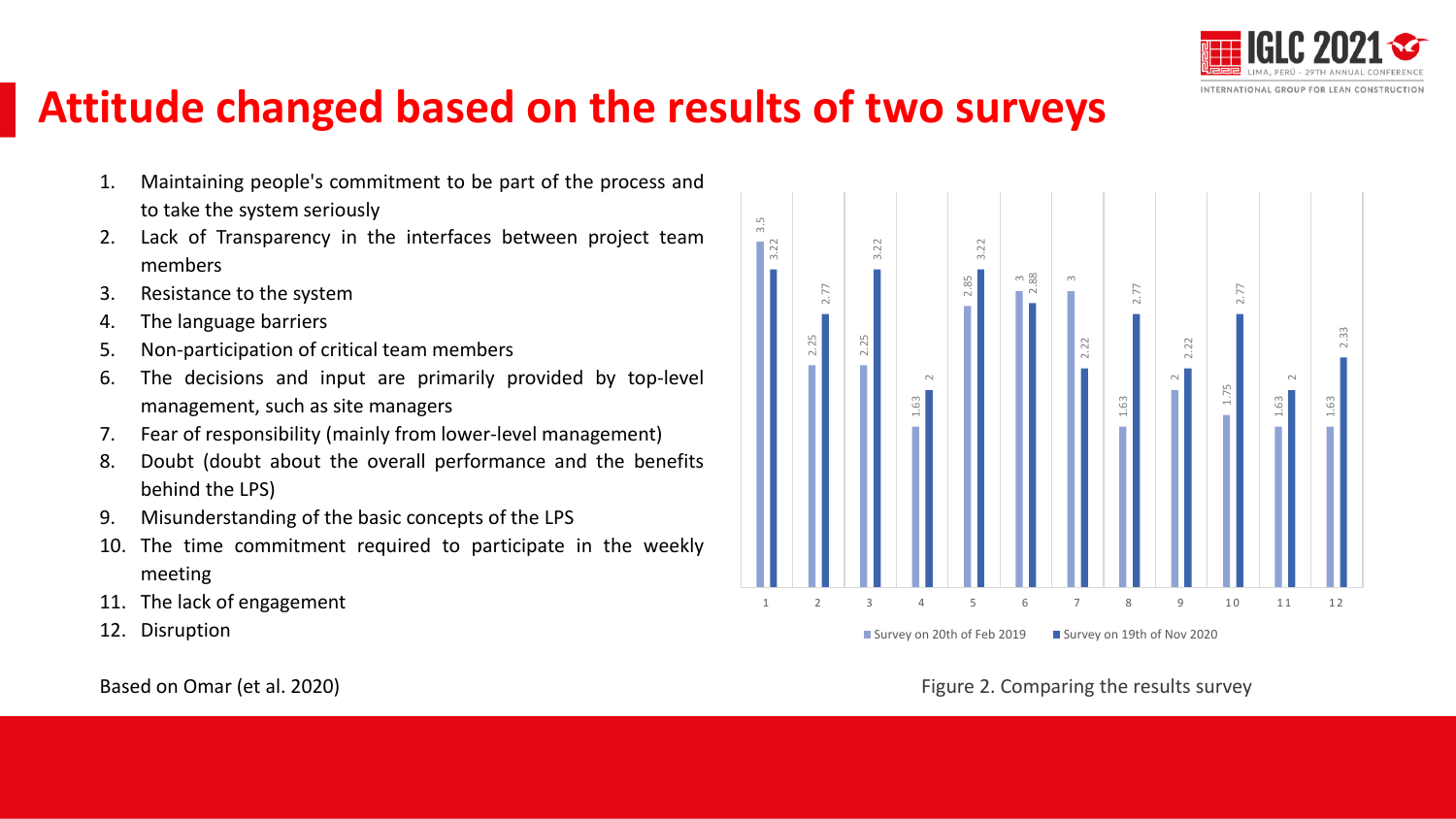

## **Conclusions**

- The Last Planner<sup>®</sup> System on the Minnevika bridge project consists of five core components, namely milestone planning, pull planning, look-ahead planning, weekly work planning and measurements for learning.
- Based on the analyzing the notes from the participant observations and the transcripts from the interviews with the project team, the strengths of LPS overweighted the weaknesses.
- The attitude of the project team has changed towards the detected challenges after one year of the LPS execution.